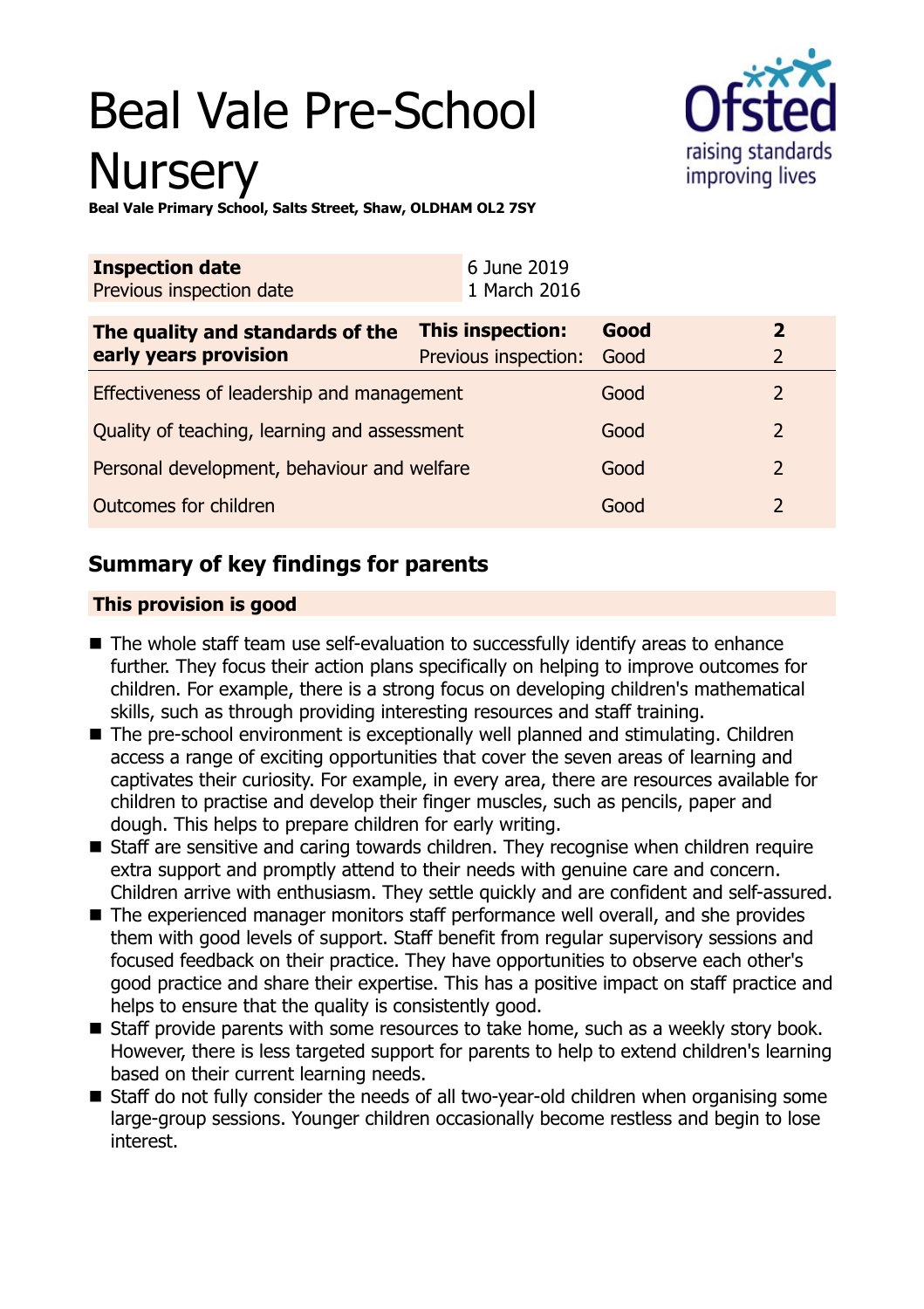## **What the setting needs to do to improve further**

## **To further improve the quality of the early years provision the provider should:**

- $\blacksquare$  enhance the opportunities available for parents to help them to continue to extend children's learning at home further
- consider the organisation of all large-group sessions and help two-year-old children to benefit from the good learning opportunities that take place.

#### **Inspection activities**

- The inspector observed the quality of teaching during activities indoors and outdoors and assessed the impact this has on children's learning.
- $\blacksquare$  The inspector observed planned activities and jointly evaluated the teaching with the nursery manager.
- $\blacksquare$  The inspector spoke to staff and children at appropriate times during the inspection.
- The inspector held meetings with the company's deputy regional manager and nursery manager. She looked at relevant documentation and evidence of the suitability of staff working on the premises.
- $\blacksquare$  The inspector spoke to parents on the day of the inspection and took account of their views.

## **Inspector**

Savine Holgate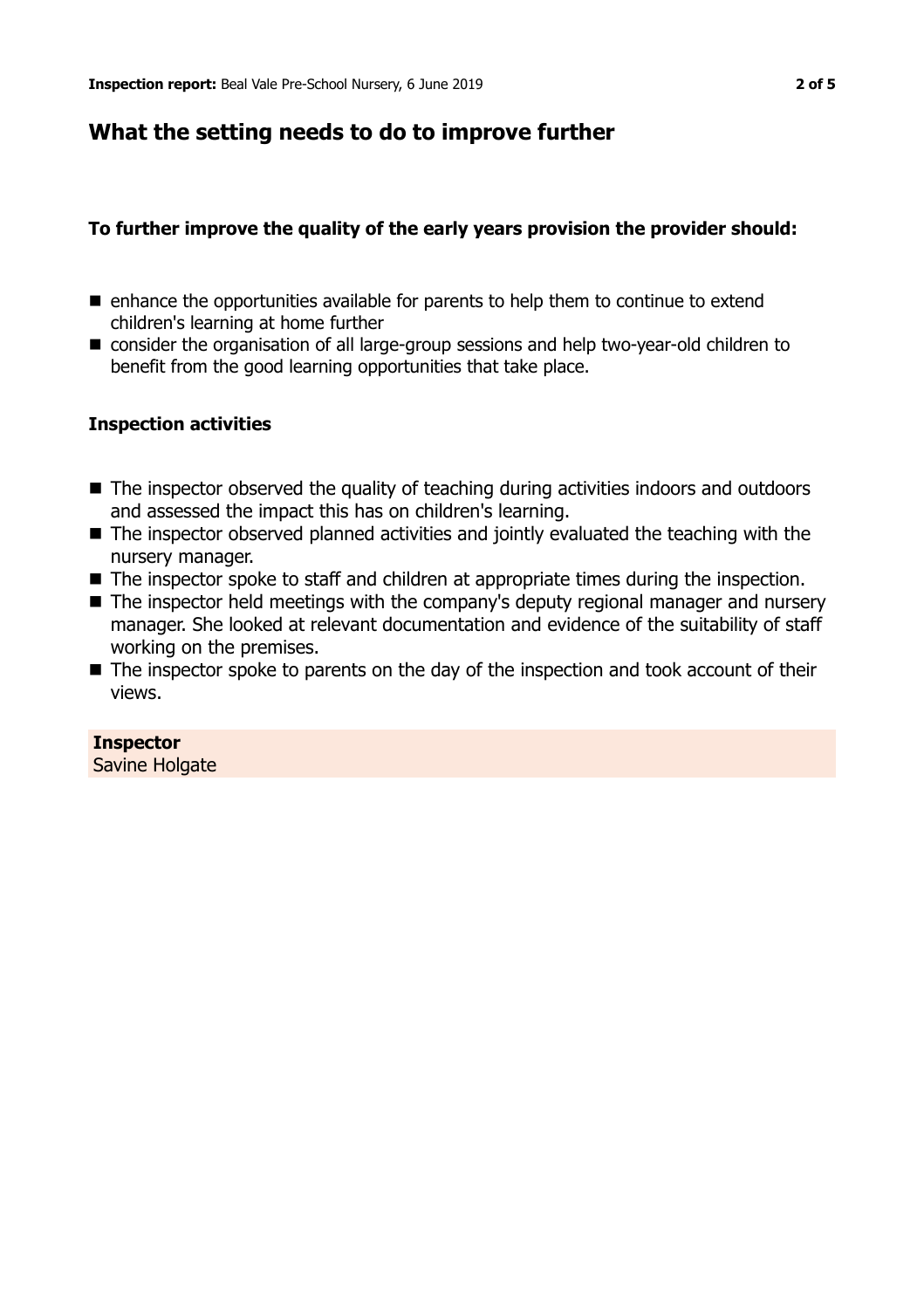# **Inspection findings**

## **Effectiveness of leadership and management is good**

Safeguarding is effective. The manager is confident in her understanding of child protection policies and procedures. She ensures that the staff team share her good knowledge, such as through accessing regular training and updates during monthly staff meetings. This helps staff to identify and act upon concerns promptly, if necessary. The manager monitors children's progress closely. For example, she completes audits and moderates staff's good assessments of children's learning to ensure that they are consistently accurate. The manager makes good use of additional funding to target areas where children require support. For instance, she has spent recent funding on helping to develop the outdoor area. This was an area that she recognised children preferred to play and learn. Any gaps in children's learning are closing and this indicates a success.

## **Quality of teaching, learning and assessment is good**

The well-qualified staff follow children's interests and provide activities that they enjoy, overall. For example, children excite in creating their own alien using a range of resources. They work with staff to recall parts of a familiar story and share and discuss their unique plans. This helps to ignite children's imaginations and provides them with opportunities to extend their good communication and language skills further. Children enjoy building outside using construction resources, such as large foam bricks. They work together to stack and balance the bricks and confidently predict that can build the tower taller than the staff. Staff introduce language, such as 'higher' and 'taller', and they help children to count the bricks they have stacked. This helps to promote children's good mathematical learning even further.

#### **Personal development, behaviour and welfare are good**

Children's behaviour is positive and they play together well. For instance, older children show kindness towards younger children, such as finding their water bottles for them. Staff treat children with respect and ensure that their views are sought and valued. For instance, they consult children when choosing new toys and resources for the setting. Staff work closely with parents to ensure that children bring healthy packed lunches. Children understand the reasons why they engage in positive hygiene routines, such as washing their hands before lunch. This contributes to children's good physical well-being. Children gain a good understanding of similarities and differences between themselves and others. For example, they explore a range of cultural festivals, such as Eid, through craft activities and food tasting.

## **Outcomes for children are good**

Children from all groups make good progress from their individual starting points. For instance, children who speak English as an additional language are confident communicators. Three- and four-year-old children demonstrate the skills that help to prepare them for school. For instance, they engage well in large-group sessions, confidently standing in front of their peers as they sing and dance.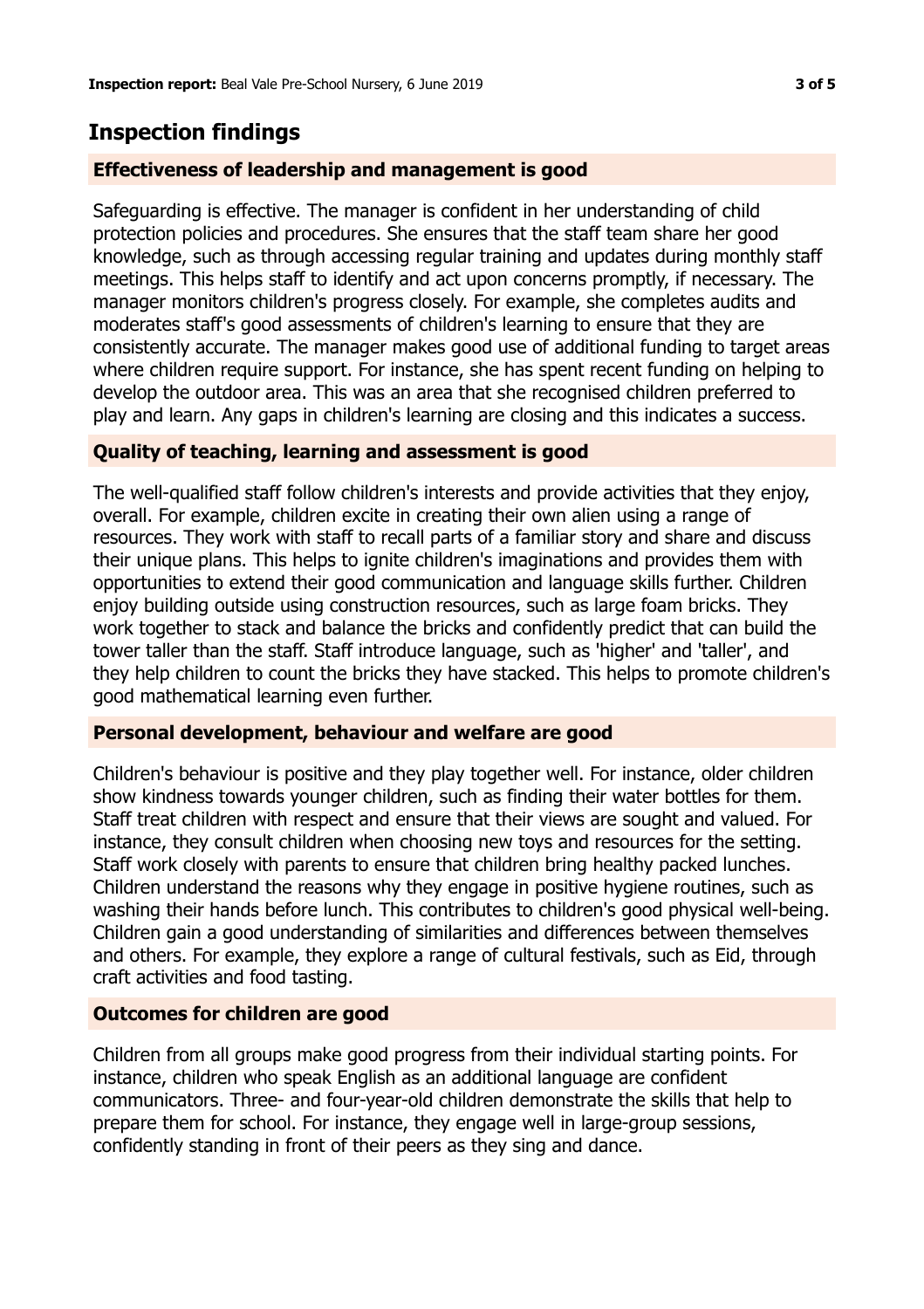## **Setting details**

| Unique reference number                             | EY395429                                                                             |
|-----------------------------------------------------|--------------------------------------------------------------------------------------|
| <b>Local authority</b>                              | Oldham                                                                               |
| <b>Inspection number</b>                            | 10065412                                                                             |
| <b>Type of provision</b>                            | Childcare on non-domestic premises                                                   |
| <b>Registers</b>                                    | Early Years Register, Compulsory Childcare<br>Register, Voluntary Childcare Register |
| Day care type                                       | Full day care                                                                        |
| Age range of children                               | $2 - 4$                                                                              |
| <b>Total number of places</b>                       | 32                                                                                   |
| Number of children on roll                          | 44                                                                                   |
| Name of registered person                           | <b>Network Nurseries Limited</b>                                                     |
| <b>Registered person unique</b><br>reference number | RP906985                                                                             |
| Date of previous inspection                         | 1 March 2016                                                                         |
| <b>Telephone number</b>                             | 07799253485                                                                          |

Beal Vale Pre-School Nursery registered in 2009. The pre-school is independently owned and operated by Network Nurseries Limited within Beal Vale Primary School in Shaw near Oldham. The pre-school employs five members of childcare staff, all of whom hold appropriate early years qualifications at level 3. The pre-school opens from 9am to 3.30pm, Monday to Friday, during term time only. The pre-school provides funded early education for two-, three- and four-year-old children.

This inspection was carried out by Ofsted under sections 49 and 50 of the Childcare Act 2006 on the quality and standards of provision that is registered on the Early Years Register. The registered person must ensure that this provision complies with the statutory framework for children's learning, development and care, known as the early years foundation stage.

Any complaints about the inspection or the report should be made following the procedures set out in the guidance Complaints procedure: raising concerns and making complaints about Ofsted, which is available from Ofsted's website: www.ofsted.gov.uk. If you would like Ofsted to send you a copy of the guidance, please telephone 0300 123 4234, or email [enquiries@ofsted.gov.uk.](mailto:enquiries@ofsted.gov.uk)